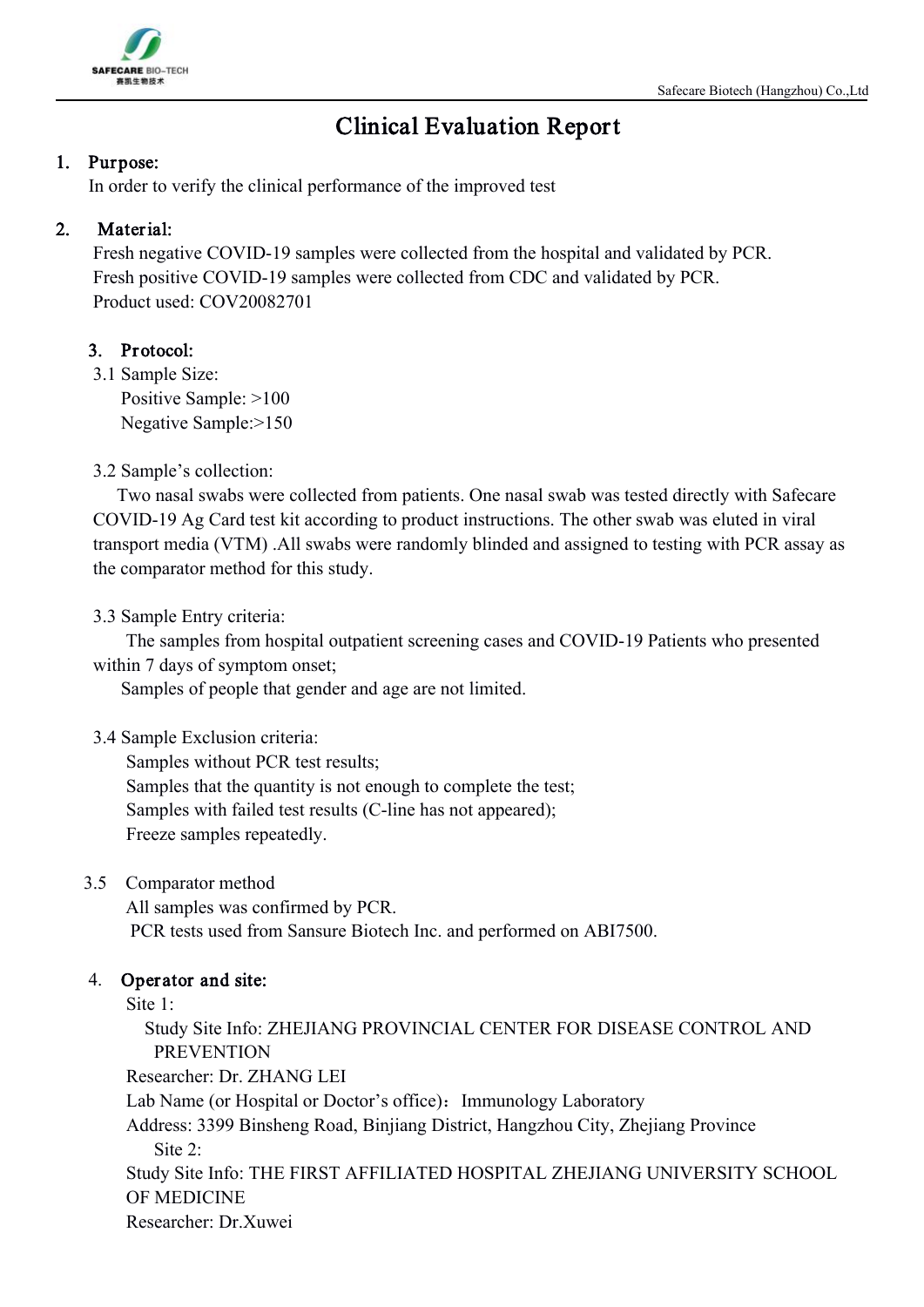Lab Name (or Hospital or Doctor's office):Immunology Laboratory Address: No. No. 366, Wutong Road, Xihu District, Hangzhou, Zhejiang

# 5. Statistical methods:

5.1 Statistical of test result

|          |          |          | Referencing reagent Test |           |  |
|----------|----------|----------|--------------------------|-----------|--|
|          |          | Positive | Negative                 | Total     |  |
| Research | Positive | A        | B                        | $A+B$     |  |
| Reagent  | Negative |          |                          | $C+D$     |  |
|          | Total    | $A+C$    | $B+D$                    | $A+B+C+D$ |  |

Percent Positive Agreement=A/(A+C)\*100%

Negative Percent Agreement=D/(B+D)\*100%

Overall Agreement=(A+D)/(A+B+C+D)\*100%

### 5.2 Statistical of Specimens correlation

Record and statistics the correlation of antigen-positive/PCR-positive and antigen-negative/ PCR-positive samples with the Ct values of the PCR to determine the mean Ct value of antigen-positive samples

## 6. Evaluation indicators:

The total PPA should be no less than 80%. The total NPA should be no less than 90%.

## 7. Statistical r esults of the clinical evaluation

7.1 Test result

|            |          | Referencing Method (RT-PCR) |          |       |
|------------|----------|-----------------------------|----------|-------|
|            |          | Positive                    | Negative | Total |
|            | Positive |                             |          |       |
| Test-strip | Negative |                             | -79      | 18?   |
|            | Total    |                             | 80       |       |

#### 7.2 Statistical results

| Project                          | Value   | Percentage (95% confidence interval) |  |
|----------------------------------|---------|--------------------------------------|--|
| Relative Sensitivity-PPA $(\% )$ | 131/135 | $97.04\%$ (92.59% $\sim$ 99.19%)     |  |
| Relative Specificity-NPA $(\% )$ | 179/180 | $99.44\%$ (96.94% ~ 99.99%)          |  |
| Overall Agreement $(\% )$        | 310/315 | $98.41\% (96.33\% \sim 99.48\%)$     |  |

#### 7.3 Kappa consistency test

Calculate the Kappa value and standard error; test hypothesis is established for Kappa: H0:  $k = 0$ , Kappa value comes from 0 population, H1:  $k > 0$ , Kappa value comes from non-0 population,  $\alpha = 0.05$ .

| Project              | Value                     |
|----------------------|---------------------------|
| Kappa Value          | 0.9675, Good consistency. |
| Standard Error Se(K) | 0 0 1 4 4                 |